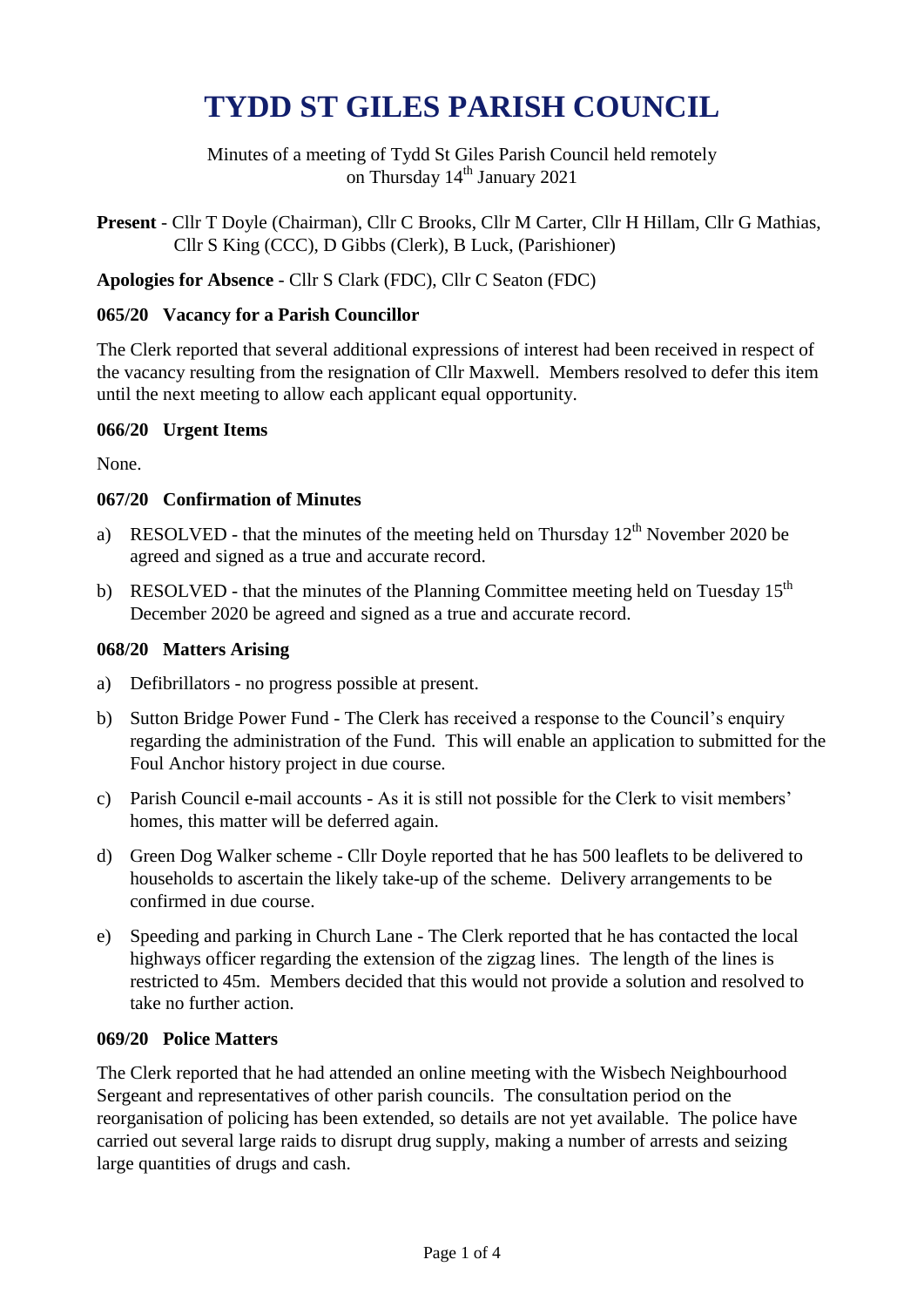The annual Operation Sceptre knife crime initiative has been scaled down this year, due to Covid restrictions preventing face-to-face work in schools. Social media sessions have been offered. Proactive policing and amnesty bins have taken many weapons off the streets.

The only crimes reported in Tydd St Giles in November were three domestic assaults. Hare coursing and theft of catalytic converters were reported in the surrounding areas.

Cllr Carter reported that he was aware of a number of successful operations against hare coursers, both in Cambridgeshire and Lincolnshire.

# **070/20 Cambridgeshire County Councillor Report**

Cllr King reported that the Local Highways Improvement process for 2021/22 had been delayed but the feasibility work on the Council's bid had been completed and, subject to approval, would be presented to the assessment panel in March. A working group of councillors is considering improvements to the scheme for the 2022/23 financial year and will finalise proposals before the bidding process starts this summer.

# **071/20 Fenland District Councillor Reports**

In Cllr Seaton's absence, the Clerk presented his report. Members were invited to contribute to the draft creativity and cultural strategy, conservation plans and the business plan and budget for 2021/22. The District Council's hotline remains open to support anybody requiring help, via the council's normal telephone number.

# **072/20 Parishioner Issues**

- a) School parking see 068/20(e) above
- b) Drainage issues:
	- i) Newgate Road Potential flooding reported from adjoining land. Cllr Carter reported that there was no water running from the field onto the road, but the dyke was full. Lack of maintenance was the likely cause.
	- ii) Hockland Road Water being pumped from a property onto the road is freezing in cold weather, creating a potential hazard to road users. Although this is a known issue, the source of the water and the nature of the problem were unclear. Members resolved to investigate further.
	- iii) Kirkgate The Chairman reported that he had been contacted by a resident regarding the Anglian Water sewage system and surface water drainage from properties in Kirkgate. The Anglian Water issue has been resolved, but further investigation of the surface water drainage would be beneficial.
- c) Privacy concern The Clerk reported an issue regarding use of CCTV beyond the boundary of the owner's property. Members resolved that this matter should be addressed by the residents and there was no role for the Council.

# **073/20 Working Groups**

Members discussed draft terms of reference for the following working groups:

- a) Communications
- b) Play Area

They resolved to adopt the draft terms and to invite members of the public with knowledge or interest in either topic to participate in the groups.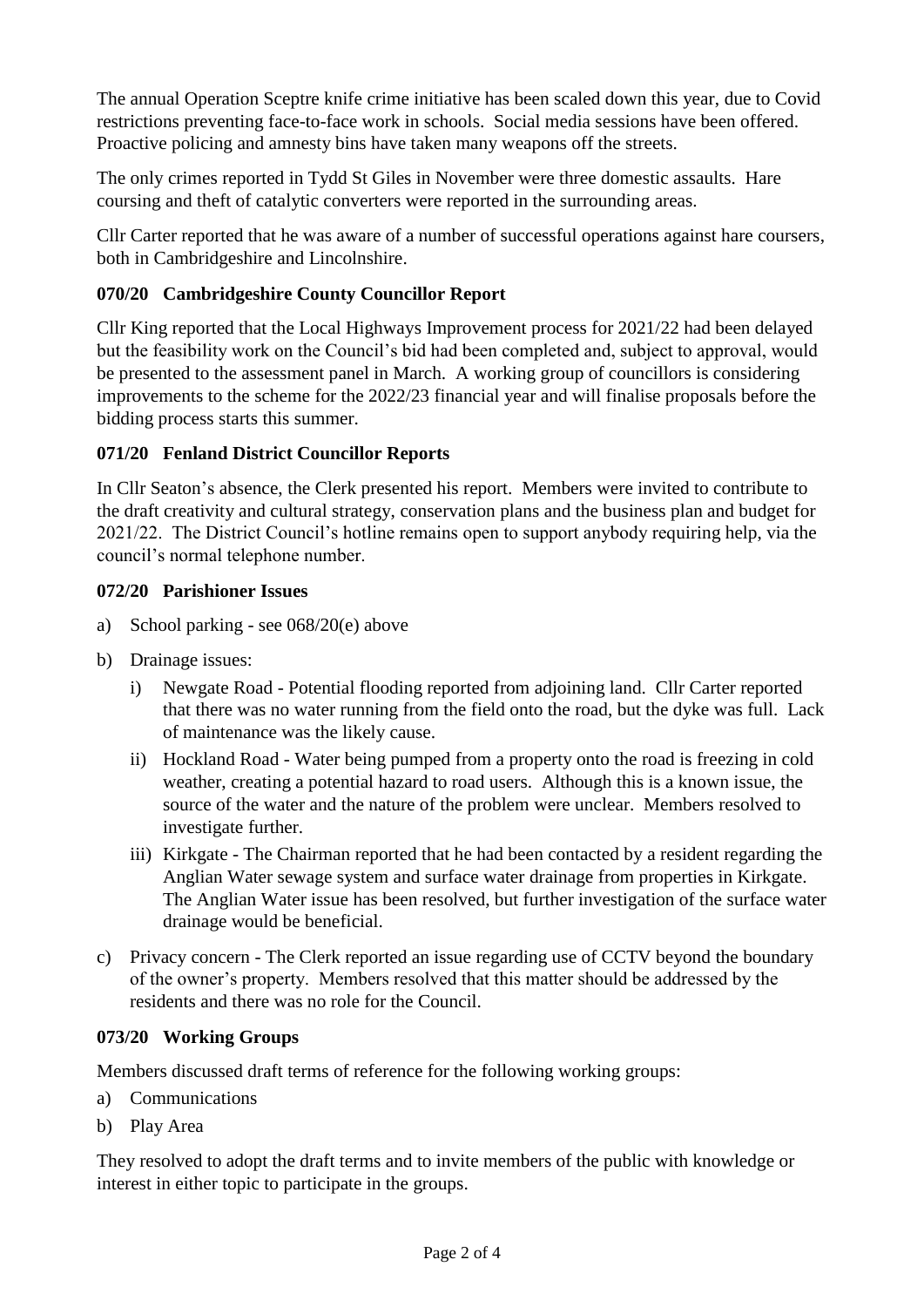# **074/20 Highways**

The Clerk presented the feasibility study for the 2021/22 Local Highways Improvement bid for Hannath Road. Proposals include improved signage, lines and marker posts with traffic surveys, at an estimated cost of £13,652, including a contribution of £1,650 from the Council. Members discussed the proposal and resolved to support it and to make provision for their contribution.

The Clerk reported that he had obtained the brackets for the MVAS speed sign. Members resolved to install the sign at the junction of Broad Drove East and Sapphire Close.

#### **075/20 Street Lights**

The quotation from the district council's contractor has not been received. Decision deferred until the next meeting.

#### **076/20 Correspondence**

The Clerk outlined the correspondence received since the last meeting, including the following:-

Cambridgeshire ACRE re Village Halls East of England Conference 25 January

- re Fens Biosphere consultation and conference Cambridgeshire County Council re roadworks and events - re Innovate & Cultivate Fund deadline - re Highways Service Stakeholder Survey Galliford Try re Guyhirn roundabout works FDC re Pride in Fenland awards - re March town centre grant from Future High Streets fund - re business plan and budget public consultation - re Local Restrictions Support Grant and Local Connections Fund - re Dog Public Space Protection Order Cambridgeshire FA re Tier 4 restrictions Newgate Communications re Sunnica Energy Farm consultation Cllr Steve Count re Covid statistics Office for National Statistics re National Census, 21 March 2021 Cambridgeshire & Peterborough Road Safety Partnership re Vision Zero Partnership to reduce road casualties Citizens Advice Rural Cambs re donation request Connecting Cambridgeshire re gigabit broadband voucher scheme Cambridgeshire & Peterborough Against Scams Partnership re current scams Wicksteed Playgrounds re annual inspection

# **077/20 Finance**

- a) The Clerk presented a financial statement as at  $31<sup>st</sup>$  December showing income of £21,416.41 and expenditure of £13,259.90, resulting in a surplus of £8,156.51 and total funds held of £58,146.58.
- b) The following sums were received:-

| £ 2,953.71 |
|------------|